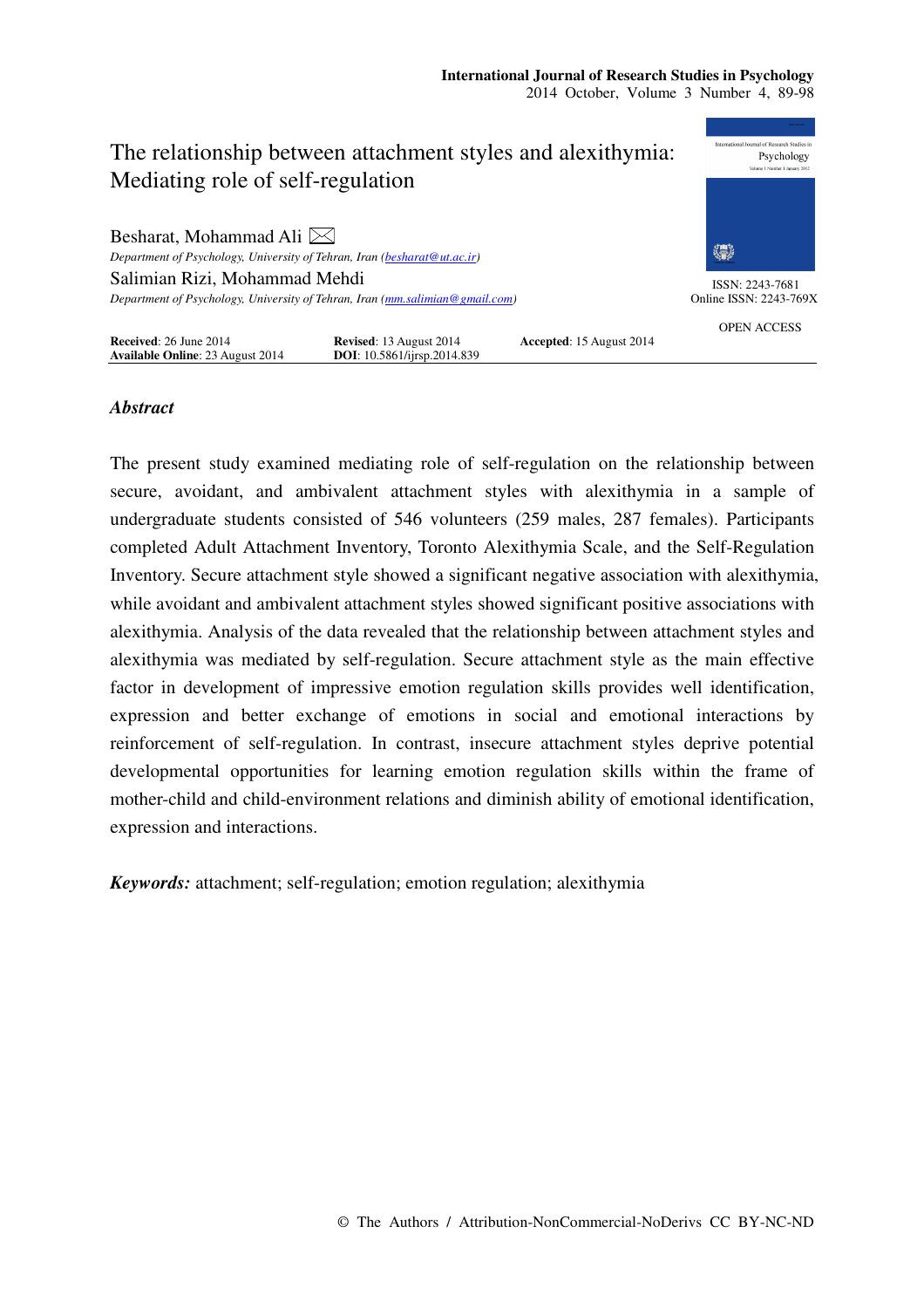# **The relationship between attachment styles and alexithymia: Mediating role of self-regulation**

#### **1. Introduction**

The role of childhood experiences in shaping adult interpersonal relationships, healthy behaviors and mental health has been considered and confirmed in many attachment studies. Attachment styles are internal working models that determine behavioral responses to separation and reunion to attachment figures. These styles are often formed based on mother(caregiver)-child experiences, are relatively stable during all life stages, and influence social interactions (Bowlby, 1988). Attachment studies have confirmed the influence of early experiences on emerging mental representations of self and others and examined the way internal working models of attachment effects emotion regulation strategies and later relationships (Dewitte, Houwer, Goubert, & Buysse, 2010). These mental representations affect perceptions of self and others (e.g., Bartholomew & Horowitz, 1991).

Studies on attachment styles in childhood show that sensitivity and responsiveness of primary caregiver to child emotions is the main determinant of learning emotional distress regulation strategies and relationship with others (e.g., Bowlby, 1969; Roque & Veríssimo, 2011). Evidence shows that infants have sensitivity and bias to external signs such as caregiver's facial and vocal signs after the age of three months. These signs play an important role in training emotional distress regulation during infancy (e.g., Vallotton & Ayoub, 2011). Secure children receive efficient and coherent responses from primary caregivers and learn that appropriate emotional expressions have positive outcomes. Inadequate care leads to the behavior patterns of insecure attachment and prevents development of effective emotion regulation skills.

Across the previous life stages attachment, adult attachment refers to a sustainable tendency for effort to maintain proximity and contact with one or more specific individuals who can provide mental resources of safety and security both mentally and physically. Internal working models of attachment regulate the sustainable tendency that is cognitive-affective-motivational schemata emerging from interpersonal experiences (Bartholomew & Horowitz, 1991).

Research on adolescents and adults shows that individuals with secure attachment style report lower levels of negative emotions and establish strong relationships with others who can provide them with support when emotionally distressed; while, individuals with insecure attachment style in comparison with secure ones, experience lower levels of positive emotions and show inability to manage stress, anxiety, depression and other negative emotions (Morley & Moran, 2011). These inabilities mainly manifest in deficiencies of understanding, identifying and expressing emotions.

One known emotional deficiency syndrome is alexithymia, which is a disturbance in affective and cognitive functions, associated with inability to convert affective arousal of experiences into feelings and fantasies that are symbols of emotions. Alexithymia is characterized by continuous describing physical signs instead of describing emotions, thoughts, and speech related to the objective external events and the poverty of imaginative mental life (Sifneos, 2000). Individuals with alexithymia have trouble in recognition, expression, processing and regulation of emotions. Alexithymia is generally considered as a defect in emotion regulation (e.g., Kreitler, 2002).

Emotion regulation is a complicated process involving interactions between neurophysiological, motor-expressive and cognitive-experiential systems of emotion. Therefore, alexithymia appears in different forms such as inability to conceptualize emotions, inability to differentiate emotions, inability to conscious experience of emotions, and inability to describe stress which is transformed automatically to physical dysfunctions (Frawley & Smith, 2001). Childhood experiences with caregivers who do not show and express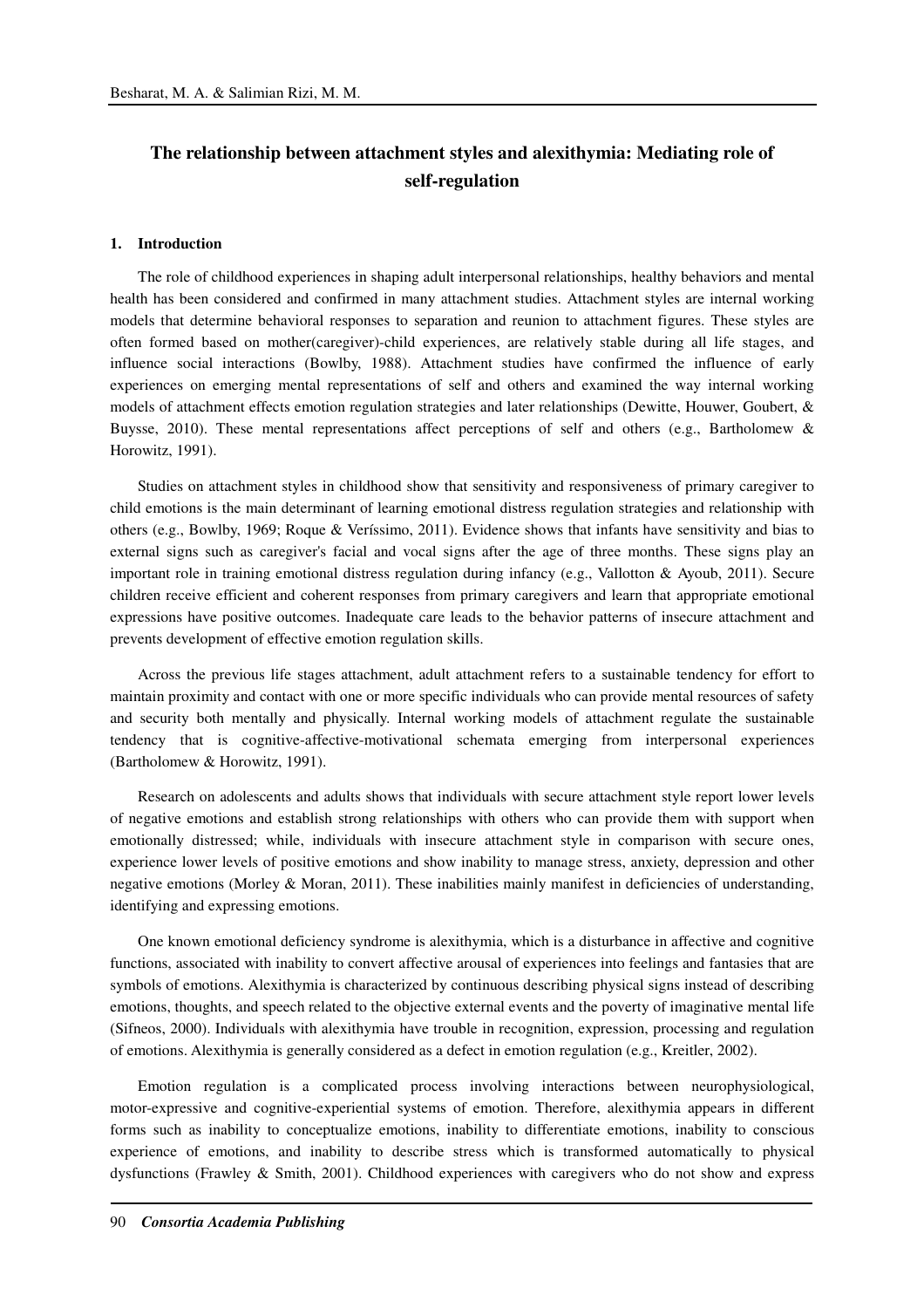their emotions or do not recognize children's developing emotions and do not deal well with their emotions can have a profound effect on the regulation of emotion in later life stages (Roque & Veríssimo, 2011). What we know about our emotions and the ability to recognize, describe and regulate them is much influenced by early interactions with the caregiver. Accordingly, it can be assumed that alexithymia is probably related to attachment style.

Studies in the field of attachment show that early caregiver's sensitivity and responsiveness to child's emotions is a fundamental determinant of the regulation of distressing emotions and relationships with others (Bowlby, 1969; Hershenberg, Davila, Yoneda, Starr, Miller et al., 2011). From the age of 3 months, infants are sensitive to perceive the external cues such as caregiver's facial and vocal responses and these cues play important role on the regulation of emotions (Gergely & Watson, 1996). Lowe and colleagues (2012) found that mothers who have higher responsiveness (i.e., used more contingent responding behaviours, as one of the main attachment components) have infants who show better emotional regulation. In contrast, mothers who use attention seeking behaviours (i.e., behaviours considered to demonstrate less maternal responsiveness) have infants who display less optimal emotional regulation. Consistent with this, several studies showed that there is an association between attachment styles and alexithymia (e.g., Besharat, 2010; Thorberg, Young, Sullivan, Lyvers, Connor et al., 2010). Alexithymia is also associated with parental attitudes (Karukivi, Joukamaa, Hautala, Kaleva, Haapasalo-Pesu et al., 2011) and parental bonding (e.g., Thorberg et al., 2010).

The main question of this study is whether the relationship between attachment styles and alexithymia is a simple direct one or is mediated by other variables such as self-regulation. Therefore, the aim of this study was to examine the mediating role of self-regulation on the relationship between attachment styles and alexithymia. This is important, first because attachment styles influence formation and development of self-regulation capabilities from the childhood (Bowlby, 1969, 1988). Second, the disruption in self-regulation will result in defect and failure in identification and expression of emotions (e.g., Kreitler, 2002).

It has been difficult to achieve consensus on a single definition of self-regulation. Self-regulation is a multidimensional construct including cognitive, motivational-affective, social and physiological processes that affect active control of goal directed actions (Calkins & Howse, 2004). Functions of self-regulating are employed in the frame of multi-aspect active control processing system, which include initiating, modifying, continuing and coordinating actions of self-regulation (e.g., Dorris, 2009). This system is responsible for execution, attention, inhibition, activation and suppression of inappropriate responses as well as inception and continuity of necessary responses (e.g., Hanif, Ferrey, Frischen, Pozzobon, Eastwood et al., 2012).

From a neural perspective, self-regulation refers to a set of mechanisms underlying the ability to monitor and modulate cognitions, emotions and behaviors (Lewis & Todd, 2007). Research on brain self-regulation (e.g., Cole, Martin, & Dennis, 2004) revealed that psychological functions of self-regulation emerge from the cognitive, emotional, and action functions of the brain. Several biological processes including cortical and subcortical systems are involved in neural self-regulation (see Lewis & Todd, 2007 for a review). Moreover, research demonstrated neural bases both in attachment styles (e.g., Gillath, Canterberry, & Collins, 2012) and alexithymia (e.g., Bermond, Vorst, & Moormann, 2006). Results of the present study might shed light on the complex nature of self-regulation. This can be considered as the third reason for the present study. Current study attempted to examine the relationship among attachment styles, self-regulation, and alexithymia. It was hypothesized that the relationship between attachment styles and alexithymia is mediated by self-regulation.

#### **2. Method**

#### *2.1 Participants and procedure*

A sample of 560 male and female undergraduate students from the University of Tehran participated in this study, voluntarily. Recruitment conditions were being at undergraduate level and having no medical or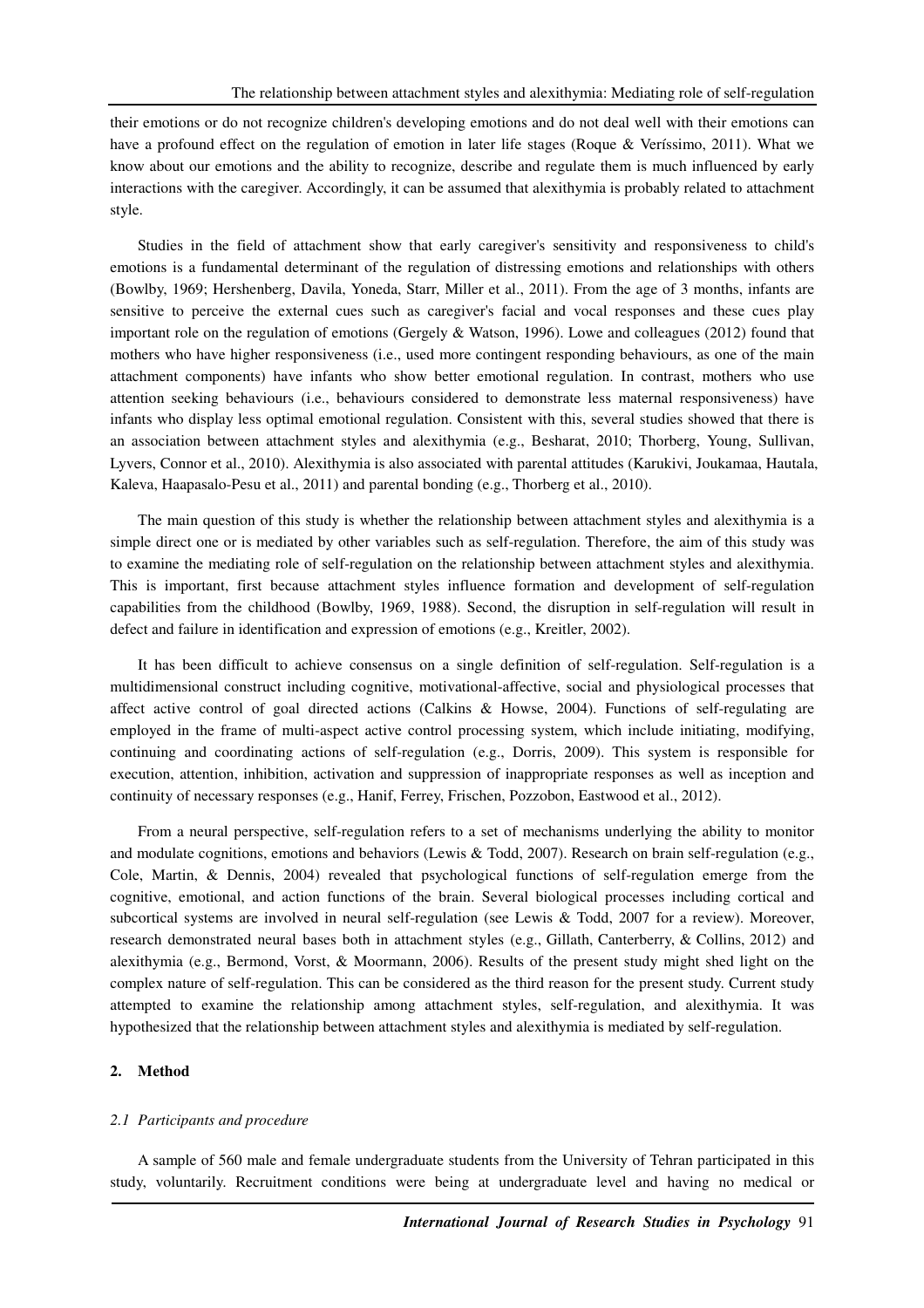psychiatric illness requiring medication at the time of study. Participants were asked to take part in a "study on personality and behavior" via announcements made by relevant lectures in classrooms. Questionnaires were completed in classes consisting of 20-30 students in the presence of the researchers who gave a brief description of the materials and answered questions. Fourteen subjects were excluded from statistical analysis because of incomplete responses to the scales, thus the final study sample reduced to 546 participants (259 males;  $M_{\text{age}} =$ 23.3 years, *SD* = 2.7, age range: 18-29 years; 287 females;  $M_{\text{age}} = 22.1$  years, *SD* = 2.5, age range: 18-27 years). All participants were asked to complete Adult Attachment Inventory (AAI), Toronto Alexithymia Scale-20 (TAS-20), and Short version of the Self-Regulation Inventory (SRI-S). The order of the questionnaires was counterbalanced across participants.

#### *2.2 Measures*

*Adult Attachment Inventory (AAI) -* This scale has 21 questions which was derived from the Attachment Style Questionnaire (Hazan & Shaver, 1987), the Relationship Questionnaire (Bartholomew & Horowitz, 1991), and the Attachment History Questionnaire (Crowell, Fraley, & Shaver, 1999) and validated for the purpose of measuring attachment styles in Iranian populations (Besharat, 2005). Items consisted of statements that had previously proved useful in assessing 3 styles of attachment including secure attachment (7 items), avoidant attachment (7 items), and anxious/ambivalent attachment (7 items). Participants respond to the items using a five-point Likert-type scale ranging from 1 (very little) to 5 (very much).

Cronbach's coefficients alpha for secure, avoidant and ambivalent attachment style subscales in a sample of 1480 participants (860 females, 620 males) were .85, .84, and .85 for all subjects; .86, .83, and .84, for women; and .84, .85, and .86 for men, respectively. These are indicative of adequate internal consistency of the scale. Correlation coefficients to assess test-retest reliability in a sample of 300 participants were calculated in two occasions over a 4-wk. period. They were .87, .83, and .84 for secure, avoidant and ambivalent attachment styles, respectively. All correlation coefficients were significant at  $p < .001$ . These coefficients are indicative of adequate test-retest reliability of the AAI. Construct validity of the AAI was confirmed by factor analysis that identified three factors named secure, avoidant and ambivalent attachment styles. These results indicate sufficient reliability and validity of the Adult Attachment Inventory.

*The Farsi version of the Toronto Alexithymia Scale-20 (FTAS-20)* - The FTAS-20 is a Farsi version of The Toronto Alexithymia Scale (TAS-20; Bagby, Parker, & Taylor, 1994) validated for Iranian populations (Besharat, 2007). The FTAS is a 20-item self-report questionnaire and measures three aspects of alexithymia including difficulty in identifying and describing feelings and concrete thinking. Each item is rated on a five-point Likert scale ranging from 1 (strongly disagree) to 5 (strongly agree). The TAS-20 has demonstrated good psychometric properties (e.g., Thorberg et al., 2010). Adequate psychometric properties of the scale have reported for Iranian populations (Besharat, 2007).

*Short version of the Self-Regulation Inventory (SRI-S)-* The SRI-S (Ibáñez, Ruipérez, Moya, Marqués, & Ortet, 2005) is a 25-item inventory and measures self-regulation in five subscales including positive actions, controllability, expression of feelings and needs, assertiveness and well-being seeking. Each item is rated on a five-point Likert scale anchored by 1 (very little) to 5 (vary much). Higher scores in this scale indicate higher levels of self-regulation and skills associated with this variable. Adequate psychometric properties of the scale have been reported for the English (Marques, Ibanez, Ruiperez, Moya, & Ortet, 2005) and the Farsi (Besharat, 2011) versions.

#### **3. Results**

Means and standard deviations for all scales are presented for males, females, and the total sample in Table 1. A preliminary analysis involved examining all scales to determine if there were gender differences. A multivariate analysis of variance (MANOVA) was performed on measures of attachment styles, alexithymia, and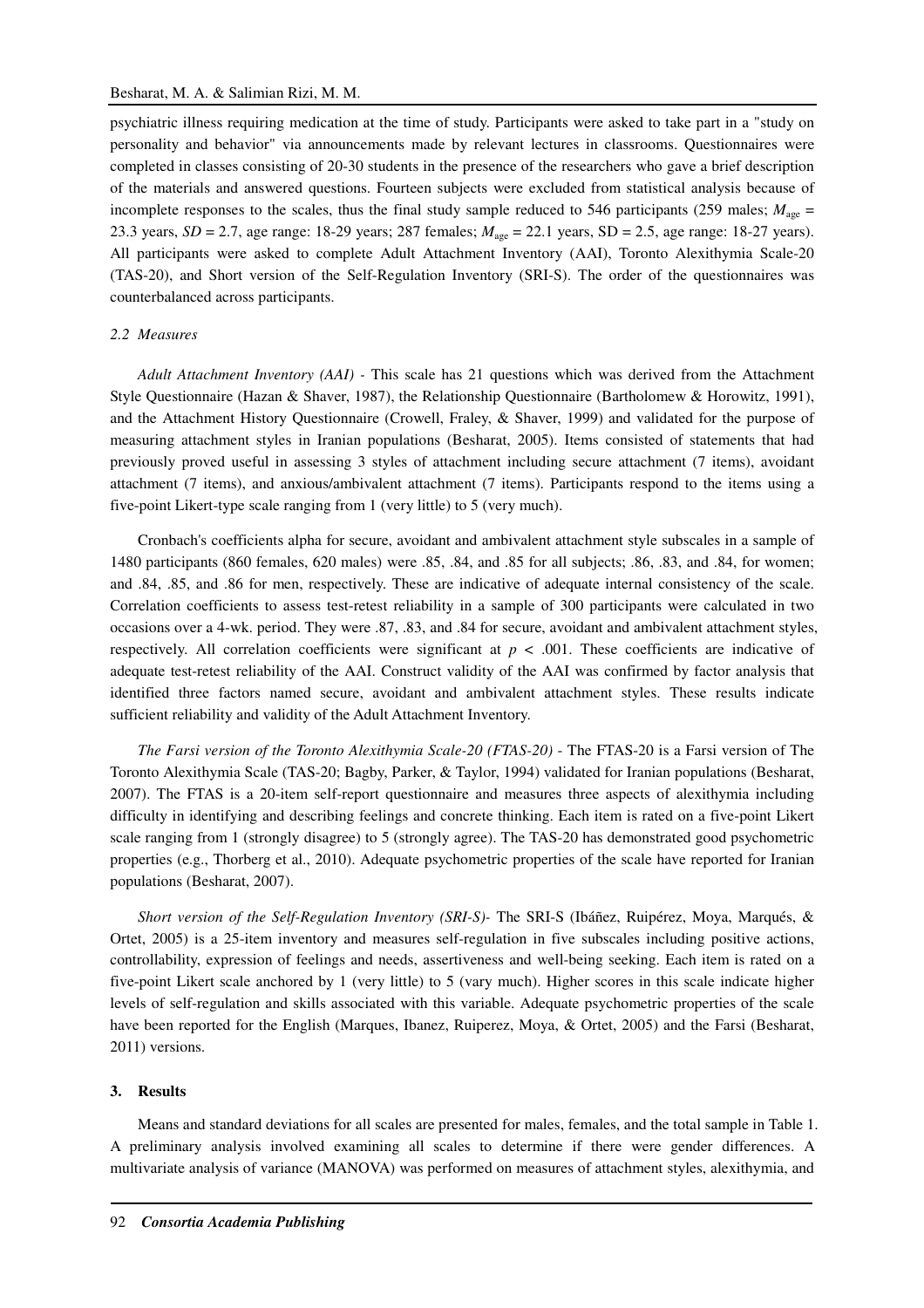self-regulation as a function of the categorical variable of gender. There was no significant effect for gender (Wilks' Lambda = .99,  $F_{(540,5)} = .62$ , Eta Squared = .007). Therefore, subsequent analyses were collapsed across gender. Zero order correlations between attachment styles, alexithymia, and self-regulation are presented in Table 2. As expected, significant correlations were obtained between attachment styles, alexithymia, and self-regulation.

### **Table 1**

*Mean scores and standard deviations on each scale of the attachment, alexithymia, and self-regulation variables for males, females, and the total sample* 

|                             | Males |       | <b>Females</b> |       | Total |       |
|-----------------------------|-------|-------|----------------|-------|-------|-------|
| Variable/Scale              | M     | SD    | М              | SD    | M     | SD    |
| Secure attachment style     | 21.32 | 8.54  | 20.87          | 9.12  | 21.08 | 8.83  |
| Avoidant attachment style   | 15.32 | 7.44  | 15.99          | 7.86  | 15.67 | 7.65  |
| Ambivalent attachment style | 12.23 | 6.73  | 12.64          | 5.86  | 12.45 | 6.30  |
| Alexithymia                 | 44.29 | 14.14 | 44.83          | 11.26 | 44.57 | 12.70 |
| Self-regulation             | 95.06 | 19.90 | 94.71          | 18.42 | 94.88 | 19.12 |

#### **Table 2**

*Zero order correlations between attachment styles, alexithymia, and self-regulation for the total sample* 

| Variable                             |        |        |       |        |  |
|--------------------------------------|--------|--------|-------|--------|--|
| 1. Secure attachment style           |        |        |       |        |  |
| 2. Avoidant attachment style         | $-.54$ |        |       |        |  |
| 3. Ambivalent attachment style       | $-.65$ | .68    |       |        |  |
| 4. Alexithymia                       | $-.49$ | .40    | .50   |        |  |
| 5. Self-regulation                   | .37    | $-.33$ | $-44$ | $-.57$ |  |
| <i>Note.</i> All $p$ values $< .001$ |        |        |       |        |  |

To examine the mediating role of self-regulation, hierarchical multiple regression analyses were conducted with alexithymia as the dependent variable and each of the attachment styles as independent variable in first step, then self-regulation entered to the regression equation as the mediating variable. The results are presented in Table 3.

## **Table 3**

*Summary of regression analyses for mediating role of self-regulation between attachment styles and alexithymia* 

|    |                             | $R^2$ | $\Delta R^2$ | B       | <b>SEB</b> | ß       |          |
|----|-----------------------------|-------|--------------|---------|------------|---------|----------|
| 1. | Step 1                      | .24   |              |         |            |         |          |
|    | Secure attachment style     |       |              | $-1.55$ | .118       | $-.490$ | $-13.21$ |
|    | Step 2                      | .42   | .17          |         |            |         |          |
|    | Secure attachment style     |       |              | $-1.03$ | .111       | $-.327$ | $-9.27$  |
|    | Self-regulation             |       |              | $-.30$  | .023       | $-.449$ | $-12.71$ |
| 2. | Step 1                      | .16   |              |         |            |         |          |
|    | Avoidant attachment style   |       |              | 1.15    | .112       | .406    | 10.35    |
|    | Step 2                      | .38   | .21          |         |            |         |          |
|    | Avoidant attachment style   |       |              | .695    | .102       | .244    | 6.80     |
|    | Self-regulation             |       |              | $-.325$ | .024       | $-.489$ | $-13.62$ |
| 3. | Step 1                      | .24   |              |         |            |         |          |
|    | Ambivalent attachment style |       |              | 1.73    | .133       | .489    | 13.06    |
|    | Step 2                      | .40   | .16          |         |            |         |          |
|    | Ambivalent attachment style |       |              | 1.05    | .131       | .297    | 8.00     |
|    | Self-regulation             |       |              | $-.292$ | .025       | $-.440$ | $-11.86$ |

*Note.* All *p* values < .001

For secure attachment style, absolute value of the standardized coefficient (ß) decreased from 0.49 to 0.32. The Sobel test showed that this difference is significant  $(t = -12.71, p < .001)$  while secure attachment style also remained significant  $(t = -9.27, p < .001$ ; see Fig. 1).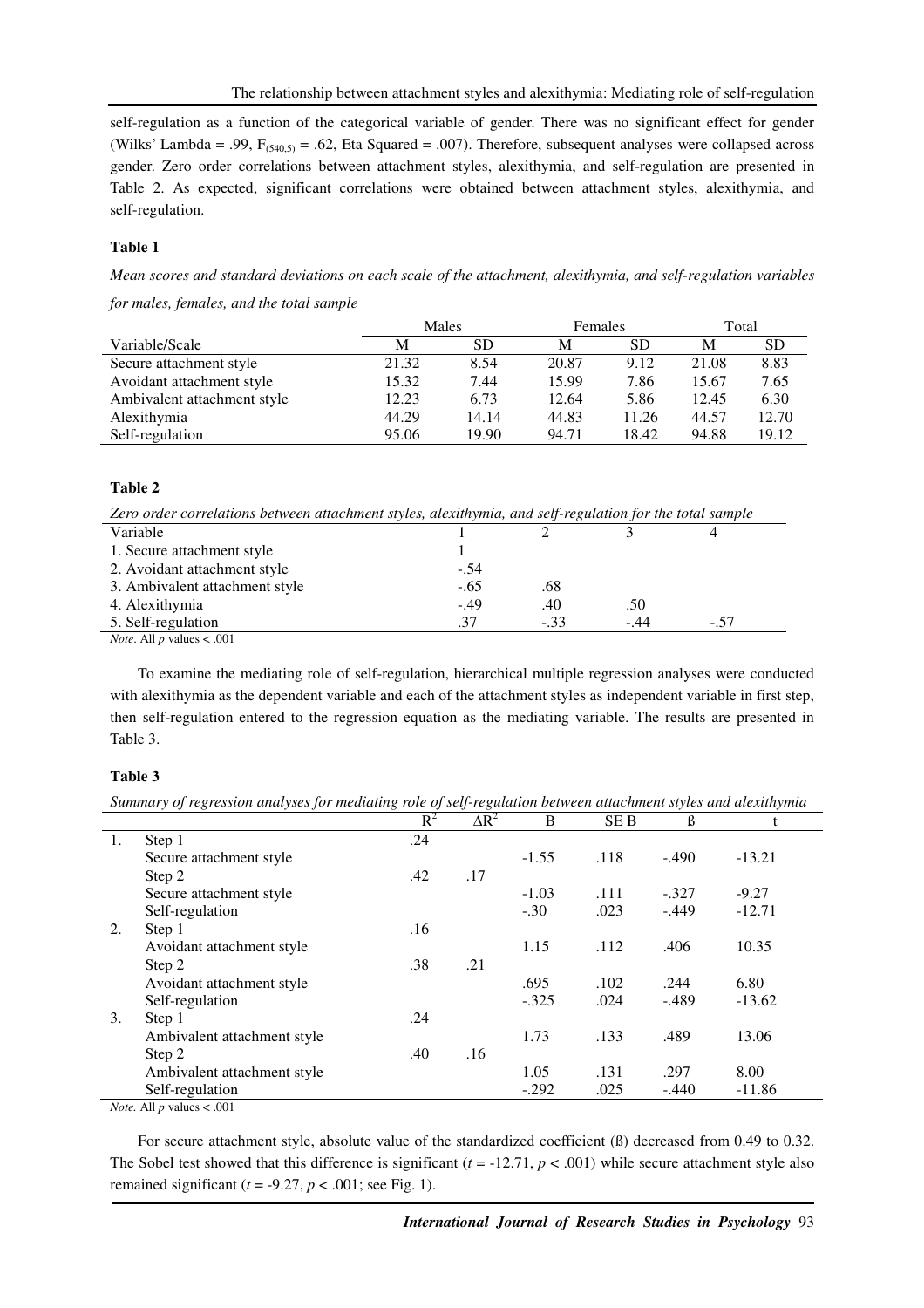

*Figure 1*. Mediating role of self-regulation between secure attachment style and alexithymia

Results repeated for insecure attachment styles and verified the partial mediating role of self-regulation between both avoidant and ambivalent attachment styles and alexithymia (see Fig. 2 and 3).



Note. All  $p$  values  $\leq .001$ 

*Figure 2*. Mediating role of self-regulation between avoidant attachment style and alexithymia



Note. All  $p$  values < .001

*Figure 3*. Mediating role of self-regulation between ambivalent attachment style and alexithymia

#### **4. Results and Discussions**

This study examined the mediating role of self-regulation on the relationship between attachment styles and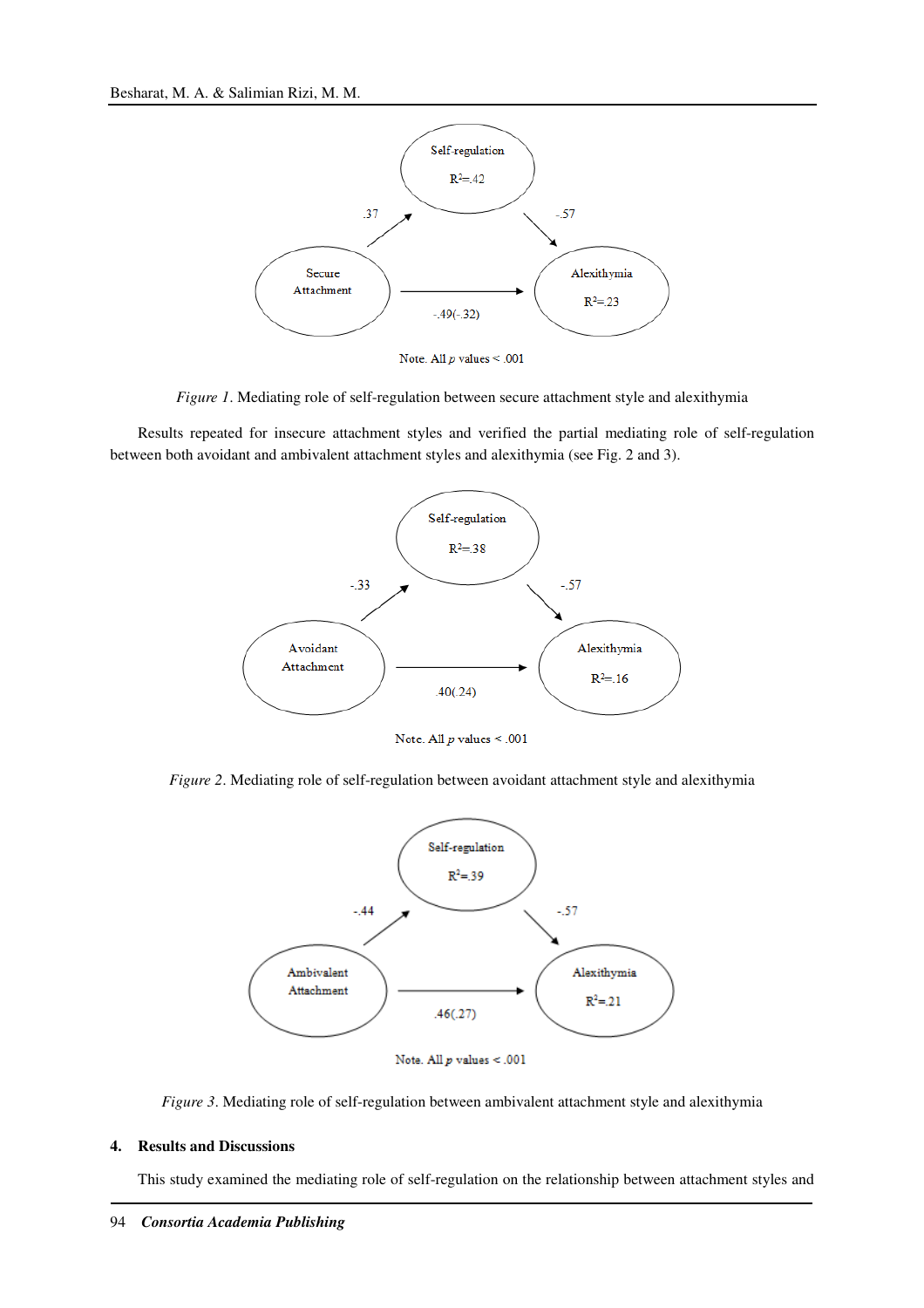alexithymia in a sample of undergraduate students. Results of the present study showed that secure attachment style had significant negative correlation with alexithymia, while avoidant and ambivalent attachment styles had positive significant correlations with alexithymia. These results are consistent with previous findings (e.g., Besharat, 2010; Wearden, Lamberton, Crook, & Walsh, 2005). Emotion regulation strategies are developed and learned within the context of mother (caregiver)-child relationships. Studies on attachment styles in childhood show that sensitivity and responsiveness of primary caregiver to child's emotions is the main determinant of learning emotional distress regulation strategies (e.g., Bowlby, 1969; Roque & Veríssimo, 2011). According to these findings, childhood emotional experiences have a determinant role in emotional functioning. The substrate influence of this role is attachment styles, which shape experiences and can be internalized and continued by internal working models (Wright, Crawford, & Castillo, 2009). Therefore, secure attachment style is associated with emotional functions and abilities and insecure attachment style is associated with emotional dysfunctions and inabilities (e.g., Goodall, Trejnowska, & Darling, 2012). The former condition explains negative association of secure attachment style with alexithymia and the latter one explains positive association of insecure attachment styles with alexithymia.

The results of the present study also revealed that self-regulation had mediating role on the relationship between attachment styles and alexithymia. Regarding that this effect was partial, it can be concluded that association between attachment styles and alexithymia may be due in part to self-regulation. Secure attachment style as the main effective factor in development of impressive emotion regulation skills (Bowlby, 1969; Goodall et al., 2012) provides well identification, expression and better exchange of emotions in social and emotional interactions by reinforcement of self-regulation. In contrast, insecure attachment styles deprive potential developmental opportunities for learning emotion regulation skills within the frame of mother-child and child-environment relations and diminish ability of emotional identification, expression and interactions. This situation provides developmental context of alexithymia (Wearden et al., 2005).

It has been shown that individuals with secure attachment style report lower levels of negative emotions, while individuals with insecure attachment styles experience lower levels of positive emotions and show inability to manage negative emotions (Morley & Moran, 2011). Positive and negative emotions, which are originated from secure and insecure attachment styles, affect cognitive, motivational-emotional and social processes of self-regulation (Afzal, Malik Najma, & Atta, 2014; Calkins & Howse, 2004) hence, creating the intrapsychic basis of emotional abilities or inabilities. These inabilities mainly manifest in deficiencies of understanding, identifying and expressing emotions. Therefore, self-regulation has a mediating role in association between attachment styles and alexithymia. This explanation is supported with the idea that insecure attachment may cause failure in learning how to feel and may pave the way for alexithymia (Wearden et al., 2005).

Neurobiological studies emphasize the role of brain functions on psychological aspects of self-regulation (see Lewis & Todd, 2007 for a review). The present study focused on the mediating role of self-regulation on the relationship between attachment styles with alexithymia. A more comprehensive understanding of the concept of self-regulation requires interaction of multiple sources and directions, whereby neural components are involved not only in self-regulation but also in attachment styles (e.g., Gillath et al., 2012) and alexithymia (e.g., Bermond et al., 2006). Although the results of the present study are in keeping with our predictions and previous findings, future research can focus on the main and interactive effects of brain systems, attachment styles, and alexithymia.

#### *4.1 Limitations*

The current study has several limitations. First, the present study was cross-sectional and utilized self-report measures. Although this study provides evidence for the mediating role of self-regulation on the relationship between attachment styles and alexithymia, the cross-sectional design prevents an understanding of the exact nature of the relationships, particularly with respect to directionality. A prospective approach using behavioral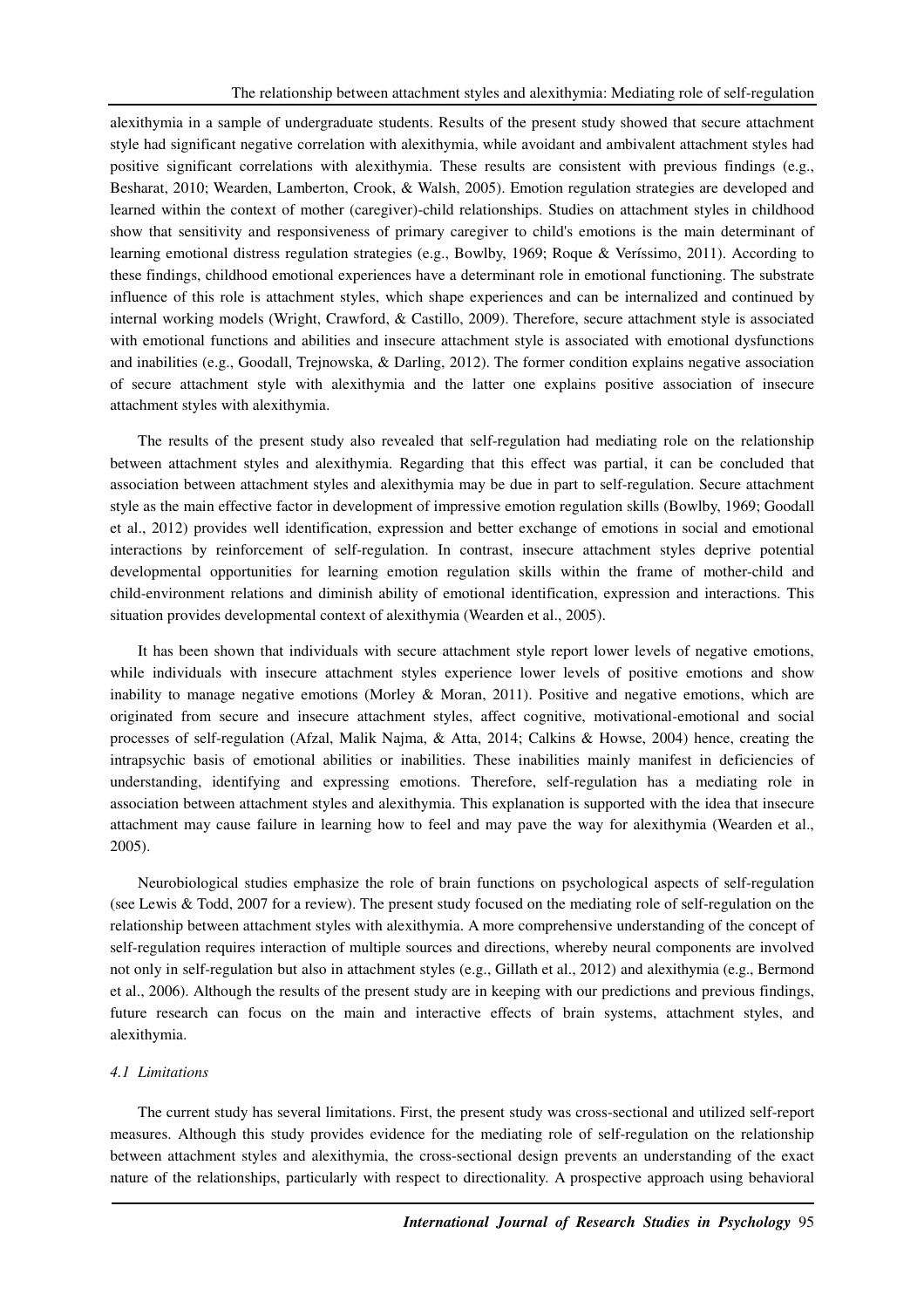tasks examining the ability to self-regulate would overcome this shortcoming. There is some evidence that genetic, temperamental, and personality factors influence the development of self-regulation (e.g., Berger, Kofman, Livneh, & Henik, 2007). The present study did not investigate these variables. This can be considered as the second limitation. This is possible that genetic and personality characteristics may interact with self-regulation to product positive or negative consequences. Future studies need to be pursued to address this issue. Third, the present study focused on only one mediating factor, self-regulation. Consequently, it is important that future studies employ different variables which may have potential to play a mediating role, in order to lead to a better understanding of the role of emotional and cognitive factors in the development and perpetuation of alexithymia. Also for better understanding the disrupting effects of attachment related disorders on emotional processes, it is suggested to study this relationship in clinical samples including individuals with psychological disorders, personality disorders and samples with familial and interpersonal problems.

#### *4.2 Implications*

Nonetheless, the present study may have important implications. Results of this study provide further support for attachment theory assumptions about the role of internal working models of attachment on emotion regulation. From this point of view, emotion regulation mechanisms are not considered just as intrapsychic and personal phenomena, but also it emphasizes on the role of interpersonal variables from child-mother (caregiver) relationship to further social relations. In addition, confirmation of mediating effect of self-regulation on the relationship between attachment styles and alexithymia can be useful for coherency and integrity of attachment and personality theories assumptions. Furthermore, findings of this study can be an appropriate empirical basis to develop health and education programs in the frame of mother-child relationships, emotion management interventions and interpersonal-based therapies whether in client-client relation (like couples) or client-therapist relations. Clinicians should consider working with clients to reduce their insecure characteristics. These efforts might involve attempts to identify and alter emotional dysregulations, difficulties of identifying and describing feelings, and problems with expression of emotions as well as self-regulating strategies in order to increase emotional functioning. These programs might also help the existing attachment based and emotional oriented intervention models.

# **Acknowledgments**

The authors would like to acknowledge the financial support of University of Tehran for this research under grant number 5106003/1/59.

#### **5. References:**

- Afzal, A., Malik Najma, I, & Atta, Mohsin (2014). The moderating role of positive and negative emotions in relationship between positive psychological capital and subjective well-being among adolescents. *International Journal of Research Studies in Psychology, 3*(3), 29-42. http://dx.doi.org/10.5861/ijrsp.2014.687
- Bagby, R. M., Parker, J. D. A., & Taylor, G. J. (1994). The twenty-item Toronto Alexithymia Scale: Item selection and cross-validation of the factor structure. *Journal of Psychosomatic Research, 38,* 23-32. http://dx.doi.org/10.1016/0022-3999(94)90005-1
- Bartholomew, K., & Horowitz, L. (1991). Attachment styles among young adults: a test of a four-category model. *Journal of Personality and Social Psychology, 61,* 226-244. http://dx.doi.org/10.1037/0022-3514.61.2.226
- Berger, A., Kofman, O., Livneh, U., & Henik, A. (2007). Multidisciplinary perspectives on attention and the development of self-regulation. *Progress in Neurobiology, 82,* 256-286.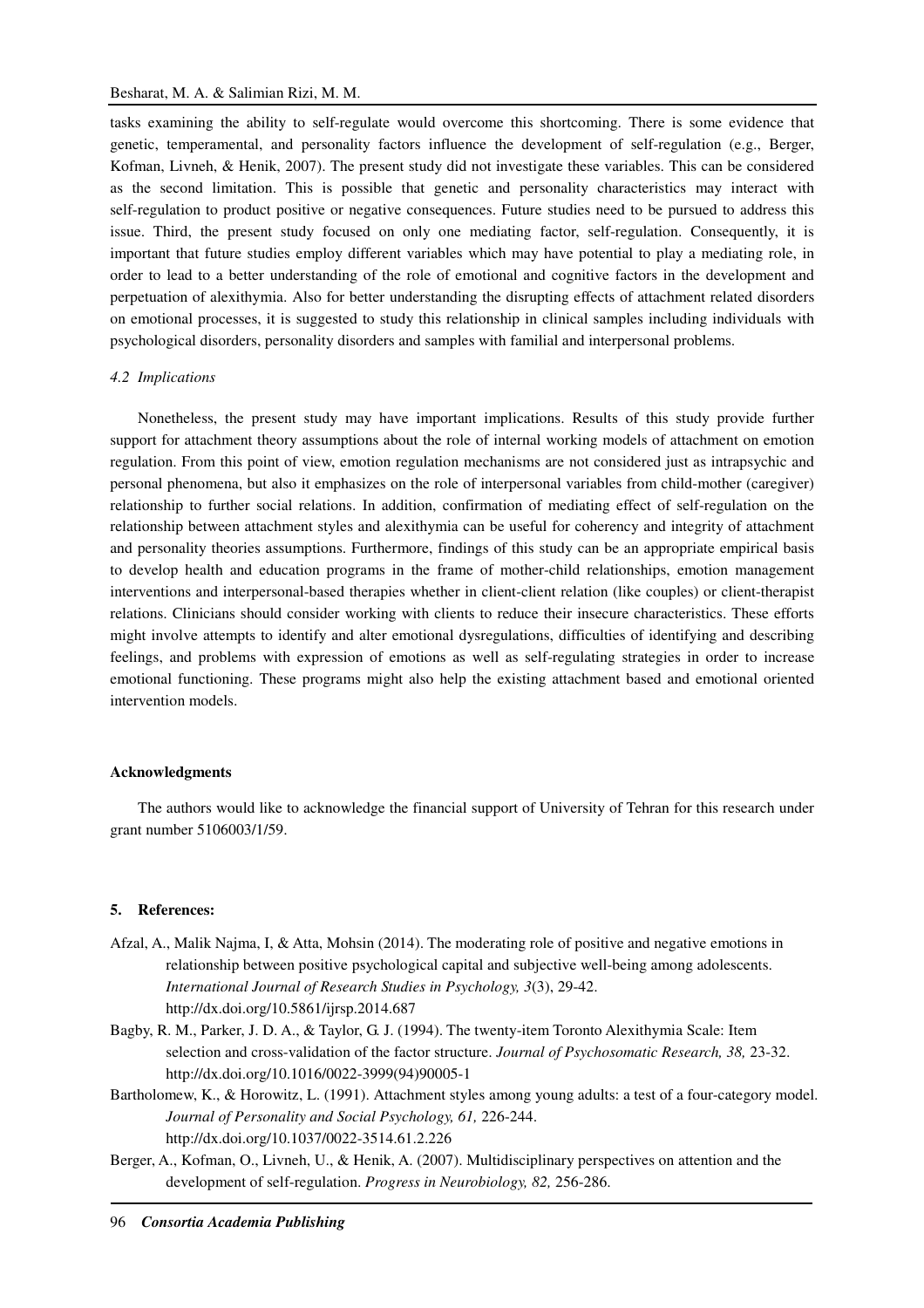http://dx.doi.org/10.1016/j.pneurobio.2007.06.004

- Bermond, B., Vorst, H. C. M., & Moormann, P. P. (2006). Cognitive neuropsychology of alexithymia: Implications for personality typology. *Cognitive Neuropsychiatry, 11*, 332-360. http://dx.doi.org/10.1080/13546800500368607
- Besharat, M. A. (2007). Reliability and factorial validity of Farsi version of the Toronto Alexithymia Scale with a sample of Iranian students. *Psychological Reports*, *101,* 209-220.
- Besharat, M. A. (2010). Attachment styles and alexithymia. *Psychological Research, 24,* 63-80. [Farsi]
- Besharat, M. A. (2005) *Development and validation of the Adult Attachment Inventory.* Unpublished research report. Tehran: University of Tehran. [Farsi]
- Besharat, M. A. (2011). Psychometric properties of a short version of the Self-Regulation Inventory in a sample of Iranian population. *Research in Clinical Psychology and Counseling, 2,* 53-70. [Farsi]
- Bowlby, J. (1969). *Attachment and loss: Vol. I. Attachment.* New York: Basic Books.
- Bowlby, J. (1988). *A secure base: clinical applications of attachment theory.* New York: Basic Books.
- Calkins, S. D., & Howse, R. B. (2004). Individual differences in self-regulation: Implications for childhood adjustment. In P. Philippot  $\& R. S.$  Feldman (Eds.), The regulation of emotion (pp. 307-332). Mahwah, NJ: Lawrence Erlbaum Associates, Publishers.
- Crowell, J. A., Fraley, R. C., & Shaver, P. R. (1999). Measurement of individual differences in adolescents and adult attachment. In J. Cassidy & P. R. Shaver (Eds.), *Handbook of Attachment: Theory, research, and clinical applications* (pp. 434-465). New York, US: Guilford Press.
- Dewitte, M., Houwer, J. D., Goubert, L., & Buysse, A. (2010). A multi-modal approach to the study of attachment-related distress. *Biological Psychology, 85,* 149-162. http://dx.doi.org/10.1016/j.biopsycho.2010.06.006
- Dorris, D. C. (2009). Self-regulation and the hypothesis of experience-based selection: Investigating indirect conscious control. *Consciousness and Cognition, 18,* 740-753. http://dx.doi.org/10.1016/j.concog.2009.03.005
- Frawley, W., & Smith, R. N. (2001). A processing theory of alexithymia. *Cognitive Systems Research, 2,* 189-206. http://dx.doi.org/10.1016/S1389-0417(01)00029-8
- Gergely, G., & Watson, J. S. (1996). The social biofeedback theory of parental affect-mirroring: the development of emotional self-awareness and self-control in infancy. *International Journal of Psychoanalysis, 77,* 1-31.
- Gillath, O., Canterberry, M., & Collins, T. J. (2012). A multilevel, multimethod interdisciplinary approach to the understanding of attachment. In: O. Gillath, G. Adams, & A. Kunkel (Eds.), *Relationship science: Integrating evolutionary, neuroscience, and sociocultural approaches* (pp. 219-240). Washington, DC: American Psychological Association.
- Goodall, K., Trejnowska, A., & Darling, D. (2012). The relationship between dispositional mindfulness, attachment security and emotion regulation. *Personality and Individual Differences, 52,* 622-626. http://dx.doi.org/10.1016/j.paid.2011.12.008
- Hanif, A., Ferrey, A. E., Frischen, A., Pozzobon, K., Eastwood, J. D., Smilek, D., et al. (2012). Manipulations of attention enhance self-regulation. *Acta Psychologica, 139,* 104-110. http://dx.doi.org/10.1016/j.actpsy.2011.09.010
- Hazan, C., & Shaver, P. R. (1987). Romantic love conceptualized as an attachment process. *Journal of Personality and Social Psychology, 52,* 511-524. http://dx.doi.org/10.1037/0022-3514.52.3.511
- Hershenberg, R., Davila, J., Yoneda, A., Starr, L. R., Miller, M. R., Stroud, C. B., et al. (2011). What I like about you: The association between adolescent attachment security and emotional behavior in a relationship promoting context. *Journal of Adolescence, 34,* 1017-1024. http://dx.doi.org/10.1016/j.adolescence.2010.11.006
- Ibáñez, M. I., Ruipérez, M. A., Moya, J., Marqués, M. J., & Ortet, G. (2005). A Short version of the Self-Regulation Inventory (SRI-S). *Personality and Individual Differences, 39,* 1055-1059. http://dx.doi.org/10.1016/j.paid.2005.02.029
- Calkins, S. D., & Howse, R. B. (2004). Individual differences in self-regulation: Implications for childhood